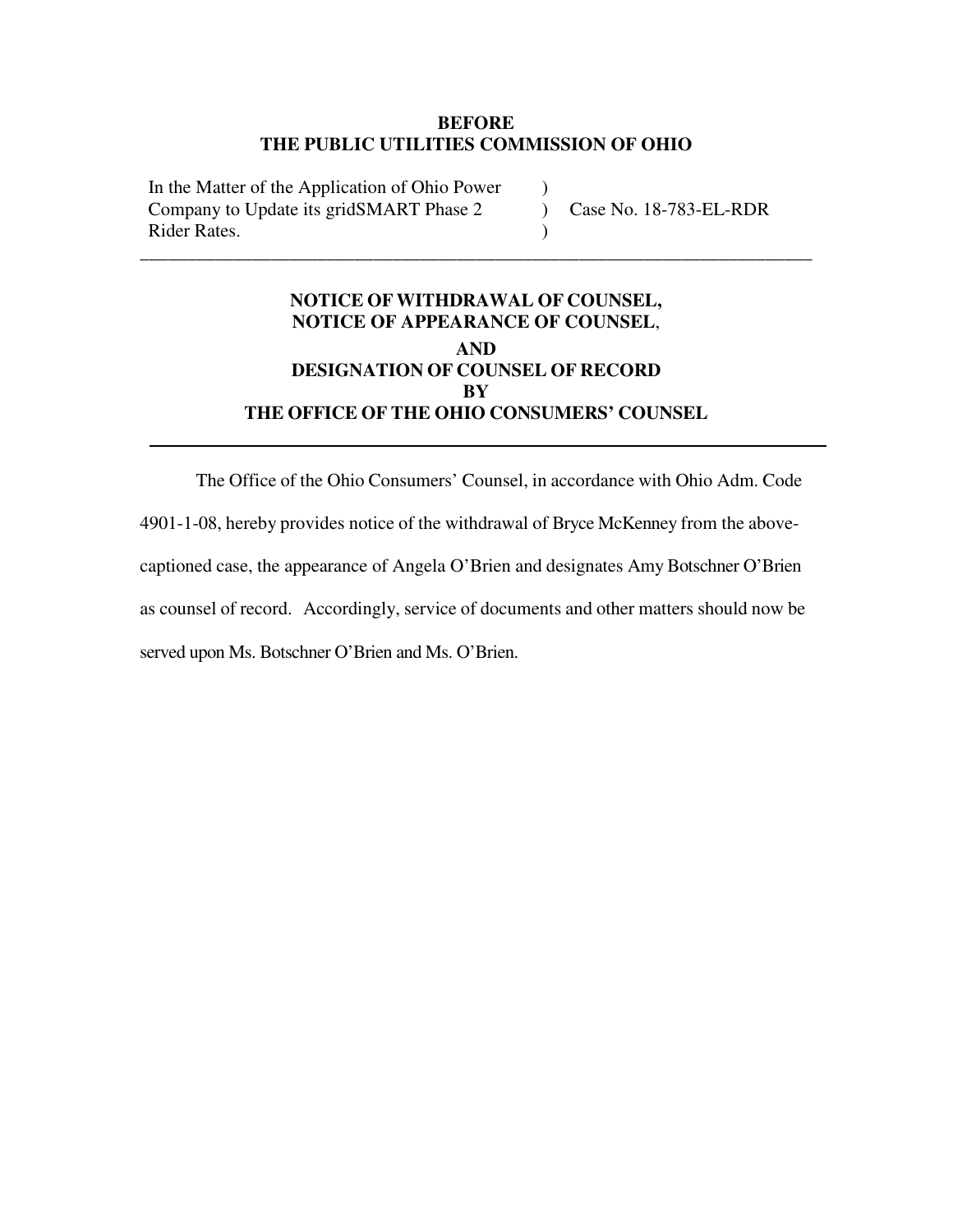Respectfully submitted,

Bruce Weston (0016973) Ohio Consumers' Counsel

*/s/ Amy Botschner O'Brien*  Amy Botschner O'Brien (0074423) Counsel of Record Angela O'Brien (0097579) Assistant Consumers' Counsel

**Office of the Ohio Consumers' Counsel**  65 East State Street, 7<sup>th</sup> Floor Columbus, Ohio 43215-4213 Telephone [Botschner O'Brien]: (614) 466-9575 Telephone [O'Brien]: (614) 466-9531 amy.botschner.obrien@occ.ohio.gov angela.obrien@occ.ohio.gov

(willing to accept service by e-mail)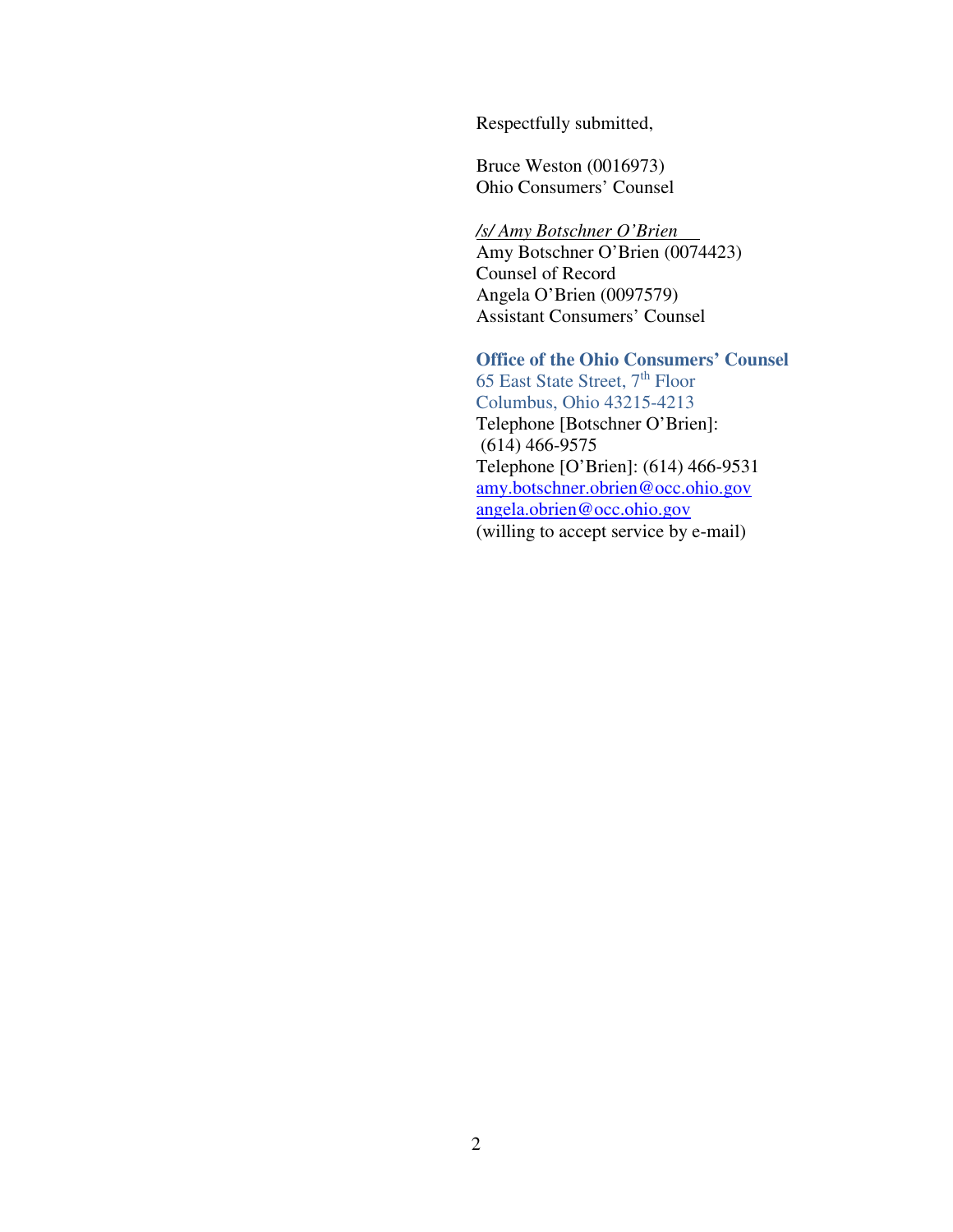### **CERTIFICATE OF SERVICE**

I hereby certify that a copy of this Notice of Withdrawal of Counsel, Notice of Appearance of Counsel and Designation of Counsel of Record was served on the persons stated below via electric transmission this 9th day of January 2020.

> */s/ Amy Botschner O'Brien*  Amy Botschner O'Brien Assistant Consumers' Counsel

The PUCO's e-filing system will electronically serve notice of the filing of this document on the following parties:

## **SERVICE LIST**

John.jones@ohioattorneygeneral.gov

stnourse@aep.com

Attorney Examiners:

Sarah.parrot@puco.ohio.gov Greta.see@puco.ohio.gov